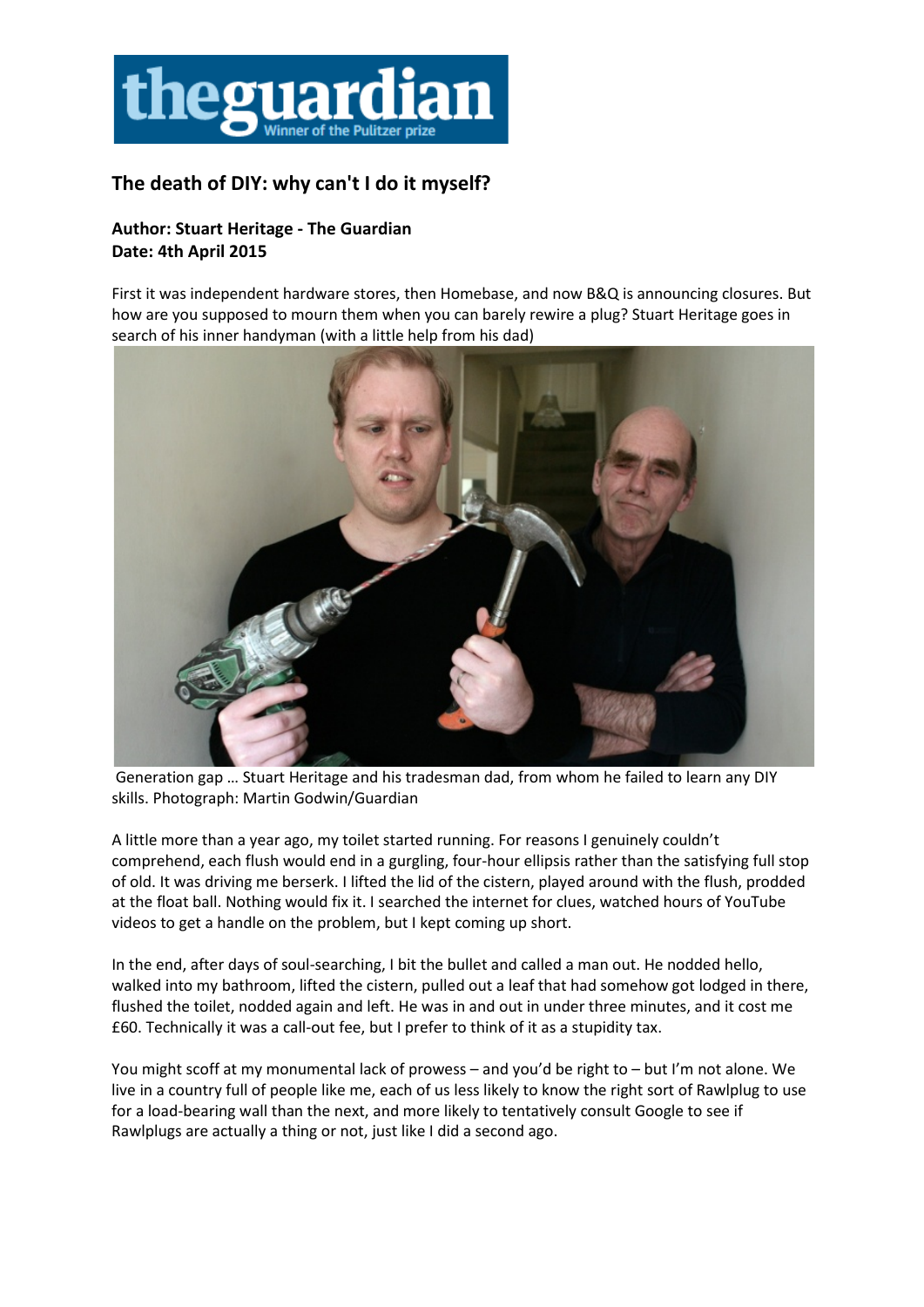# theguardi **Winner of the Pulitzer prize**

And our collective uselessness is killing the DIY store. The tiny independent hardware shops that were once common on our high streets are long gone, swallowed by chains of behemoths. But now even the behemoths are on their way out. This week, B&Q announced that it's about to shut one in six of its stores. It insisted that "home improvement is not dead" – and yet five months ago, Homebase ditched a quarter of its outlets, and specifically blamed "a less-skilled generation". Little by little, our industrial parks are turning into ghost towns, and it's all our fault.

Our biggest DIY warehouses – the ones you spent every weekend being dragged around as a child, the ones that devolved from lampshades into planks of wood the further right you walked, the ones that had vending machines in them as if to tacitly acknowledge the bloody-minded stamina it took to walk all the way around one – have become dinosaurs trapped in a world they can't understand. They no longer reflect the fickle whims of taste. They're the Jeremy Clarkson of the out-of-town retail sector.

Véronique Laury, head of B&Q's parent company Kingfisher, told the Guardian this week that the business will only survive if it recalibrates itself towards the clueless. "We have the choice of leaving them with a crap home and little knowledge or doing something for them," she said. In other words, dumb down or die.

In a way, Laury has borrowed her approach from Alison Winfield-Chislett. She runs the Goodlife centre in London, a learning facility dedicated to helping the DIY-averse. And she thinks the most DIY-averse are renters. "I get a lot of new homeowners who have just discovered that their house doesn't come with a landlord," she told me. "I have a theory that this fashion for propping your pictures up against the mantelpiece developed because people have landlords who won't let them drill."

This is my situation. I'll turn 35 this year and, like millions of people who also see the property ladder as a distant pipe dream, I've never owned a house. I've rented rooms in student houses, bedsits owned by my employers and a long succession of flats and houses. And the one thing that's linked them is the phrase "damage to the property may result in a claim against your deposit".



B&Q is to close one in six of its stores. Photograph: Johnny Armstead/Demotix/Corbis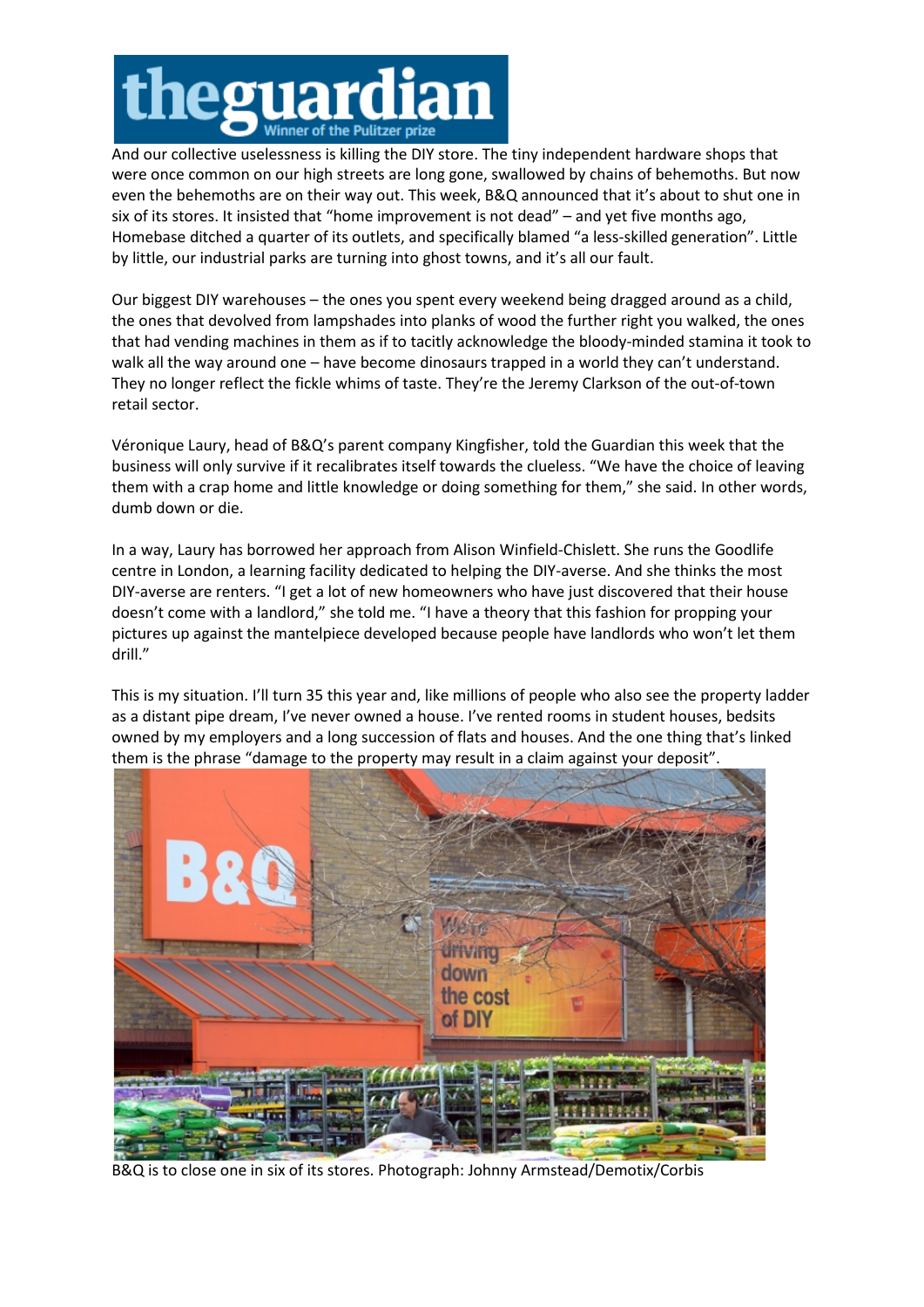# eguard **Winner of the Pulitzer prize**

Unlike Winfield-Chislett, whose 1970s landlords were so easygoing that they let her shave down her bathroom door to fit shagpile carpets, modern letting agents are so scared of tenants mucking up their clients' investments that they get antsy if you so much as mention Blu-Tack around them.

My current landlords even went to the effort of listing the welcome note they sent us on the inventory. As a result, whatever happy memories I gain during my time here – and there should be lots, because this is my son's first home – are offset by a constant low-level fear that I'll accidentally bin a greetings card and get billed for £1,500.

There are benefits to renting, of course. Moving house – from what I've heard – isn't the legal and financial cluster-migraine that it is for homeowners, and it's nice to know that whatever goes wrong is someone else's problem. But the downside is that as soon as it looks like I'll have to do anything even vaguely manual, I still end up calling my dad.

My dad is a plumber. He's a big, practically minded man who has spent 50 years contorted uncomfortably beneath an endless procession of kitchen sinks and boilers, fixing things for people. Meanwhile, the highlight of my DIY career came eight years ago when I fixed a squeaky door with a can of WD-40. I was so proud of this accomplishment that I took a selfie. If the ghosts of my ancestors – all farmers and carpenters and mechanics and labourers – saw me doing this, they'd wish they'd been able to haunt my dad and make him sterile somehow.

My parents' house caught fire just before Christmas. They've essentially been homeless for four months and, while I would have taken that as an excuse to slack off and eat pizza, my dad turned it into the biggest DIY project of his life. He's spent weeks sanding and painting and putting things up in an effort to make the place liveable again. They finally moved back in this week. So, while I was helping him cart a fridge-freezer back from their temporary accommodation, I decided to quiz my dad about my lack of dexterity.

"The thought of you with an electric drill in your hand is worrying," he said. "I don't understand people who can't do things themselves. I've never seen you do anything, except mess up your bedroom." He's referring to the time when I, as a teenager, decided to rag-roll some shelves, without really knowing what rag-rolling was. (Painting with a sponge to get a ritzy, mottled effect.) "That's indelibly printed on my mind."

Shouldn't you have taught me how to do things like that? "Not really. I thought it was a man's skill. I thought most men were capable of doing things, but apparently not. This is it, you see," – at this point I'm wheeling the freezer around the back of the house – "I'm watching you, and I'm worried that you're going to veer off to one side and tip the whole thing over. See? Exactly like that. Exactly like that."

According to my dad, practical skills are something you're either born with or not. "There are two types of people in this world: practical people and non-practical people. I'm not sure it can be taught. Some people can use their hands but don't use their heads much, and some people can do maths but are a danger when you put a tool in their hand. Leave the freezer there so your mum can put it on Tumblr."

He means Gumtree, but at this stage I didn't want to infuriate him with any more of my confounded book smarts.